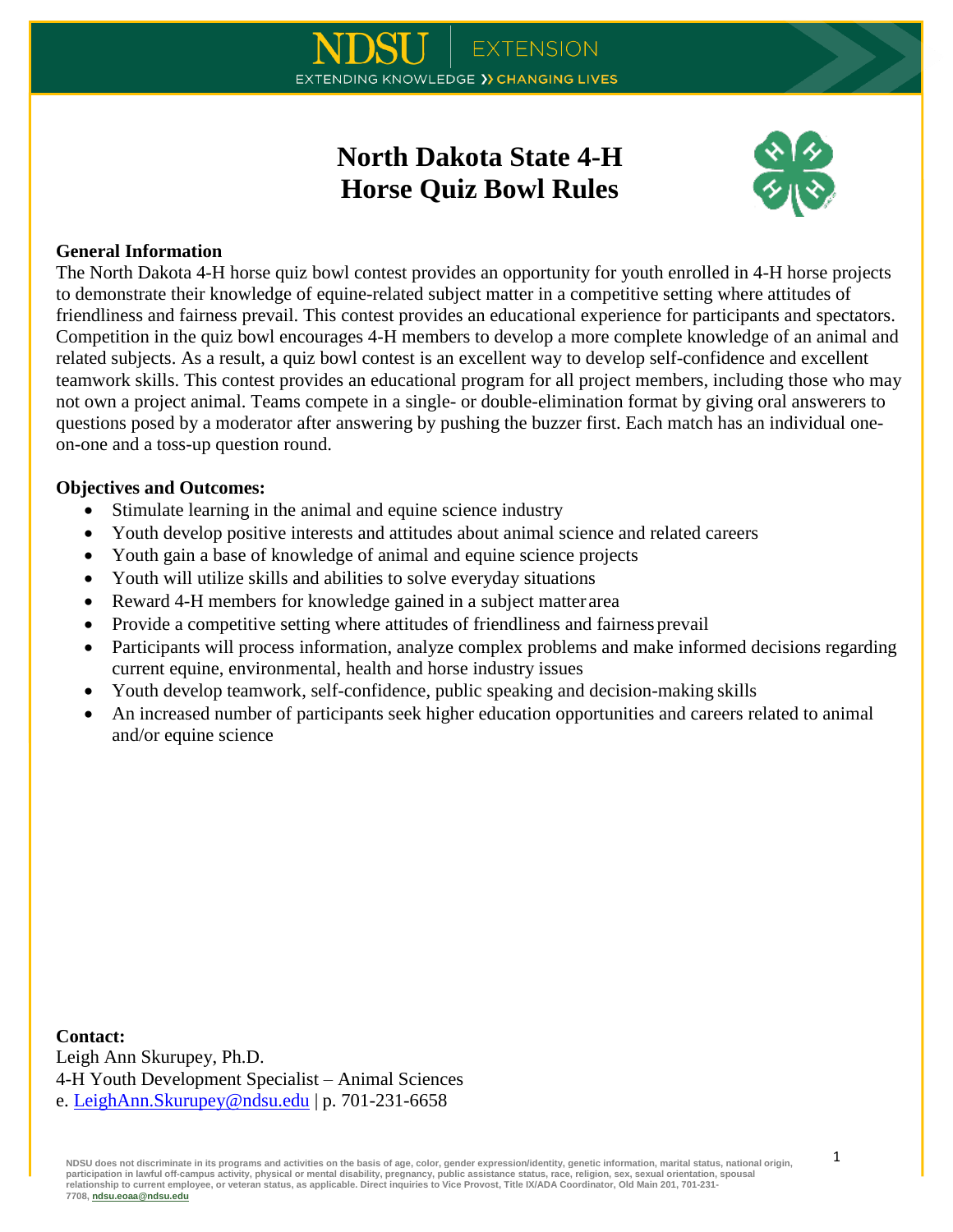# **Preregistration Required**

- 1. Registration will go through 4H-Online.
- 2. Register by late registration date to avoid extra charges. Changes and substitutions may be made at registration on the day of the contest.
- 3. **Lunch is provided;** add the number of lunches needed for coaches/chaperones/etc. Please let us know if anyone has dietary needs **by the Friday before the contest**.
- 4. **Registration cost:** \$10\* per individual**. \****Costs are subject to change based on expenses that year and the area where contest is hosted.*

Make checks payable to **4-H Foundation** and send to:

NDSU, ATTN: Holly Halvorson, Dept. 7280 FLC 219. PO Box 6050, Fargo, ND 58108.

**The deadline for the winning state 4-H horse judging team to decide to go to nationals: July 1**

## **Contestants and Eligibility**

- 1. Contestants must be enrolled in North Dakota 4-H (4honline) as a **full-time member** in the county they represent. **Short-term 4-H members are not eligible to compete at the state level**.
- 2. 4-H teams will consist of four or five participants in the same age division.
	- a. One team member will be designated as an alternate if five are entered.
- 3. Each team will consist of no more than four or five members. **Counties may combine to form a team provided neither county has more than three participants**. Combination teams must preregister together.
	- a. **Both counties and coaches from the different teams must approve combining of individuals for a team**.
- 4. Contestants in the **senior** division must be 14 to 18 years as of Dec. 31, 2020. The **junior** division is for members 8 years of age before Sept. 1, 2020, to age 13 as of Dec. 31, 2020.
- 5. Individuals with disabilities are invited to request reasonable accommodations to participate in NDSUsponsored programs and events. To request accommodations, please contact Holly Halvorson at 701-231- 7251 or **[Holly.Halvorson@ndsu.edu](mailto:Holly.Halvorson@ndsu.edu)** two weeks prior to the contest to make arrangements.
- 6. 4-H members are not eligible for this contest if:
	- a. They have participated at the national 4-H horse quiz bowl contest
	- b. They have participated in official post-secondary (university, college, junior college or technical school) competitive events of a similar nature in the same subject matter area. Neither can they be a member of a post-secondary team undergoing training in preparation of an event.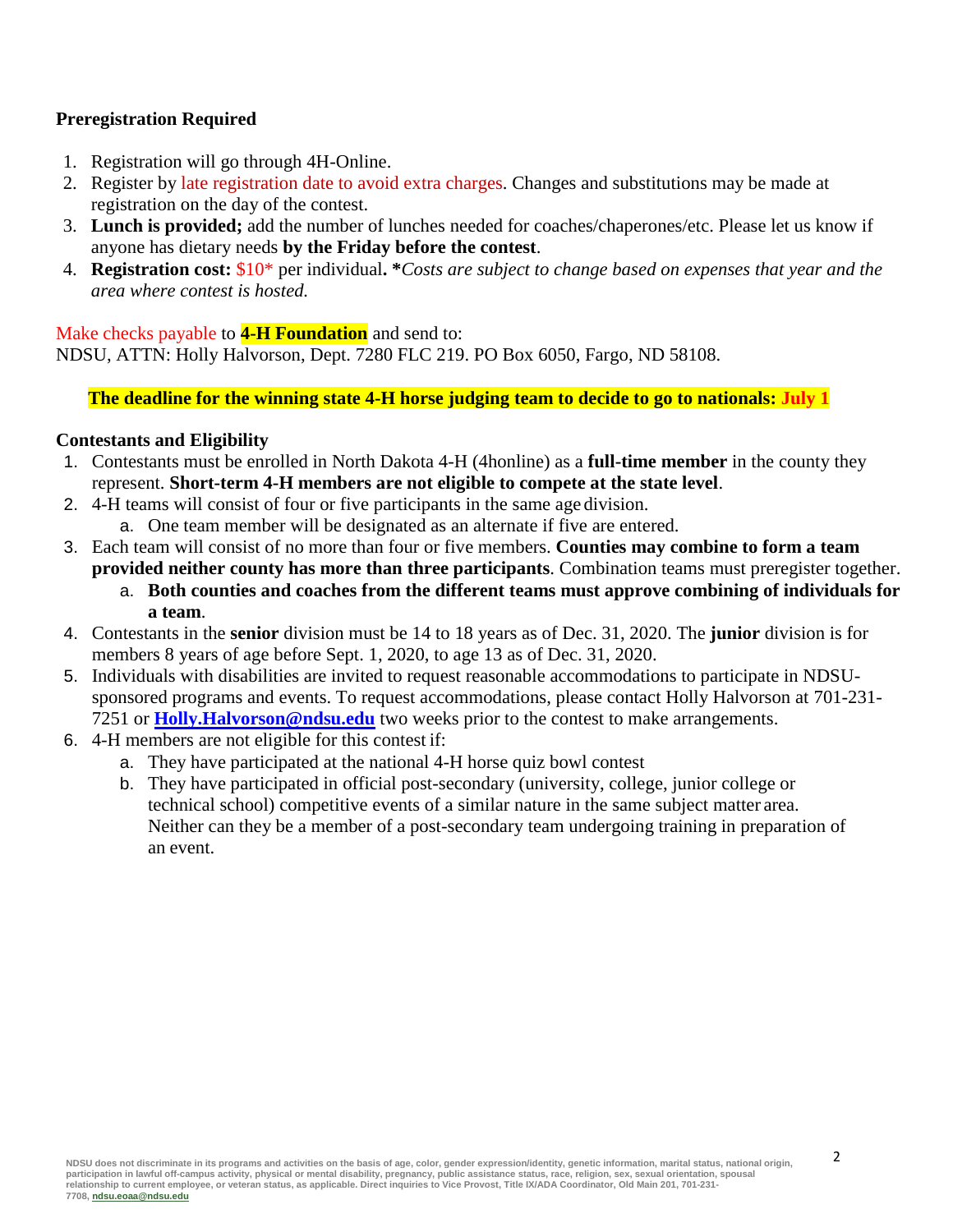#### **Contest Divisions**

Each age division is considered a separate contest and youth may enter one of the following divisions:

- **Junior 4-H division:** Youth 8 years of age before Sept. 1, 2020, to age 13 as of Dec. 31, 2020
- **Senior 4-H division:** Youth ages 14 to 18 as of Dec. 31, 2020, and enrolled in North Dakota 4-H as a full-time 4-H member (not a short-term member)
	- $\checkmark$  The senior first-place team overall in the state 4-H quiz bowl contest has the option to represent North Dakota at the Western National Roundup contest in Denver, Colo. The team is awarded \$1,000 from the North Dakota 4-H Foundation to help with travel expenses. Contestants already must have passed their 14th birthday and may not have reached their 19th birthday as of Jan. 1 of the year in which the national 4-H competitive event is held. However, the state 4-H leader may grant a special authorization to compete for youth with developmental disabilities who exceed the upper age limit.
	- **To request funding for the national 4-H quiz bowl contest**
		- The Extension agent in the county of the representative team will need to write a formal letter to the North Dakota 4-H Foundation director, Penny Dale, [\(Penny.dale@ndsu.edu\)](mailto:Penny.dale@ndsu.edu) and copy the state 4-H animal science specialist at [LeighAnn.Skurupey@ndsu.edu](mailto:LeighAnn.Skurupey@ndsu.edu) on the email as well. Request funds for \$1,000. **Include**: who the 4-H Foundation should write the check to, where to mail the check, the names of those competing on the team, and the name and date of the national event.
- County agents and coaches are responsible for determining the age and member eligibility of participants in the state 4-H horse judging contest from their respective clubs.

# **Dress Code**

Participants shall follow the 4-H dress code: 4-H members must be dressed neatly and wear a solid white, yellow, gray or green shirt with the 4-H emblem on the front. **County names or other affiliation should not be worn at the state contest to avoid bias.** The clover may be imprinted, screened or attached with an adhesive (if clovers are pinned to the shirt, use multiple pins and place pins discreetly underneath the chevron). Failure to comply will result in the deduction of **25 points** from the individual or team score. 4-H members are asked to stay in official dress until completion of awards.

# **Number of Teams**

To conduct the contest in a reasonable time frame, counties may be limited to one team per age division. If your county has more than one team, register them and we will follow up if necessary to reduce the number of teams.

# **Contest Guidelines**

4-H Western National Roundup rules will apply. Local managers may modify rules and procedures as needed to conduct the event in the allowed time.

- 1. No electronic devices (phones, tablets, computers, etc.) will be allowed during the contest.
	- a. Not allowed in the holding rooms or contest rooms
	- b. Grounds for disqualification should an electronic device be utilized
- 2. No notes or other resources are allowed at the competition table.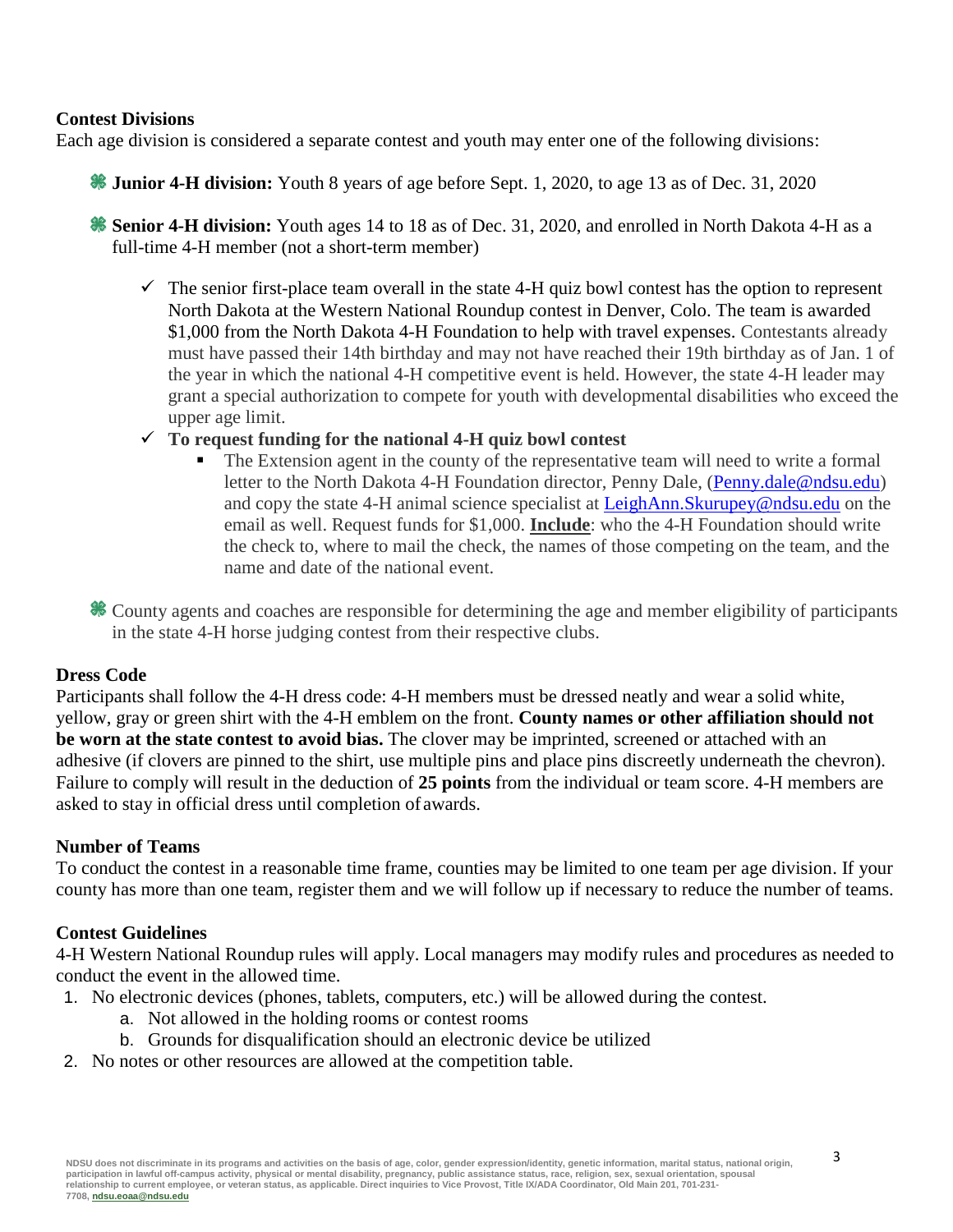### **Standard References**

Standard references are the source material from which most questions for the North Dakota state 4-H horse quiz bowl contest will be pulled. **Once a team has entered the state contest, it may send 10 questions for each division from the below sources, listing the page number along with the answer as an opportunity for your question to be asked during the contest (***not guaranteed***).**

- **IDET** Illustrated Dictionary of Equine Terms New Horizons Equine Education Center Alpine Publications PO Box 7027 Loveland, CO 80537 Phone: 800-777-7257
- **Lewis** Feeding and Care of the Horse Lon Lewis Williams and Wilkins. Second edition 351 West Camden St. Baltimore, MD 21201-2436 Phone: 800-638-0672
- **HIH** Horse Industry Handbooks and updates American Youth Horse Council 1 Gainer Road McDonald, NM 88262 Email: [info@ayhc.com](mailto:info@ayhc.com) Phone: 817-320-2005 Web: [www.ayhc.com/shop](file:///C:/Users/leighann.skurupey/AppData/Local/Microsoft/Windows/INetCache/Content.Outlook/RGWUGF3X/www.ayhc.com/shop)
- **HS** Horse Smarts American Youth Horse Council 1 Gainer Road McDonald, NM 88262 Email: [info@ayhc.com](mailto:info@ayhc.com) Phone: 817-320-2005 Web: [www.ayhc.com/shop](file:///C:/Users/leighann.skurupey/AppData/Local/Microsoft/Windows/INetCache/Content.Outlook/RGWUGF3X/www.ayhc.com/shop)
- **AQHA** AQHA Rulebook: 2020 (67th edition) <http://aqha.com/handbook> *Only show rules will be used (SHW300-SHW712)*
- **Parker** Equine Science Rick Parker. Fourth edition. ISBN-13: 9781111138776; Published January 2012

#### **Three types of questions will be used:**

- 1. One-on-one questions to which individual contestants may respond. These points will count toward individual and team scores.
- 2. Toss-up questions are open to response by all contestants. These points will count toward individual and team scores. Three toss-up questions will have a bonus question attached and in general will be somewhat more difficult.
- 3. Bonus questions are given to the team whose member has just correctly answered a toss-up question. The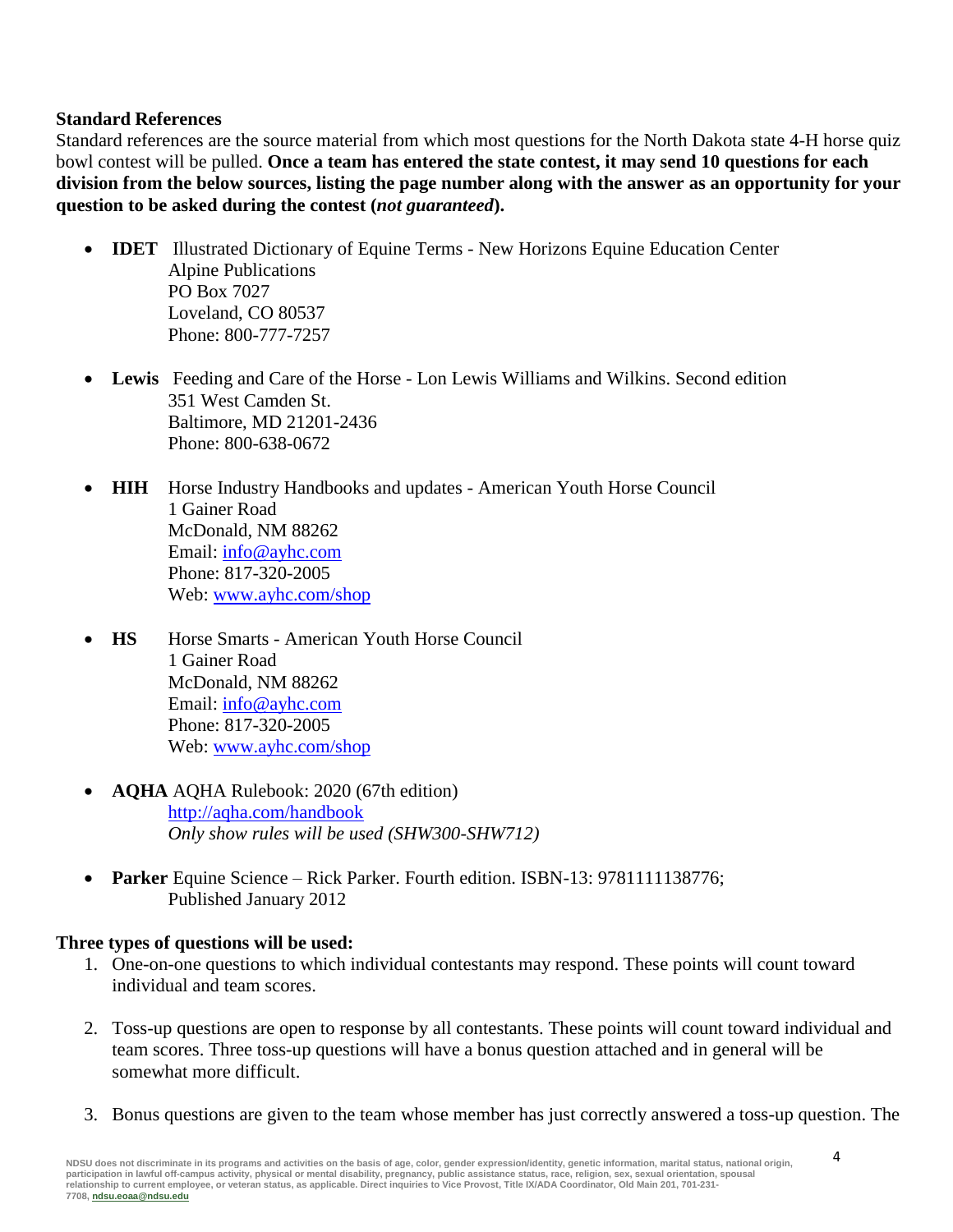team is given 10 seconds to confer on this question, which usually has more than one part. All parts of the bonus question must be answered before any points will be awarded. These points will count toward a team score. Only one member of the team will answer; however, other team members may feed information to the individual answering.

# **Equipment**

- Game panels An appropriate device that will provide a clear indication of the first contestant to respond to a question will be used. In most cases, a buzzer system will be utilized. Before each contest, contestants will have the ability to test their buzzer.
- Time recorders A stopwatch or other appropriate time device will be required.
- Score-keeping devices Two devices will be needed: one, such as a blackboard, flip chart or electronic light display, will be used to maintain team scores visible to the contestants and, if possible, to the spectators; a second device will be required to maintain a record of individual contest scores.
- Nametags Use cardstock for nametags or provide nametags to ensure the moderator can call each participate for recognition to answer a question.
- Team participation cards Use question cards to signify which team members have answered questions correctly to gain their team participation points once all team members have answered a question correctly. This can be a notecard with a plus (+) sign on one side for the question answered correctly and a minus (-) sign on the other side to indicate that a team member has not yet answered a question correctly.

#### **Officials**

**Moderator:** The moderator shall assume complete direction of the contest matches within that particular room, ask all questions, designate contestants to answer questions, and accept or reject all answers as guided by the judge(s), and may seek interpretation of questions and answers from the judges or contestants. The moderator may indicate when a contestant has exceeded the allocated time for a question. The moderator will declare the match winner and shall at all times be in control of the matches. The moderator should be knowledgeable in quiz bowl procedures, guidelines and regulations.

**Referee judge:** A judge can be anyone with a strong background in the subject matter of the quiz bowl. The judge will accept or reject any question and/or answer and have the option of explaining the answer. The judge(s) may ask for clarification from a contestant. When possible, at least two judges should be used for quiz bowls covering multiple species. If possible, a veterinarian should be used.

**Timekeeper:** The timekeeper will monitor elapsed time for each timed event and will indicate to the moderator when time has expired. The timekeeper or the moderator will handle the controls of game equipment, depending on the set-up of the equipment. We strongly recommend that neither the moderator nor a referee judge be used as a timekeeper.

**Scorekeeper:** One or two scorekeepers will keep a running score on each match. One scorekeeper will maintain scores visible to the moderator and contestants, and if possible, the viewing audience. If a second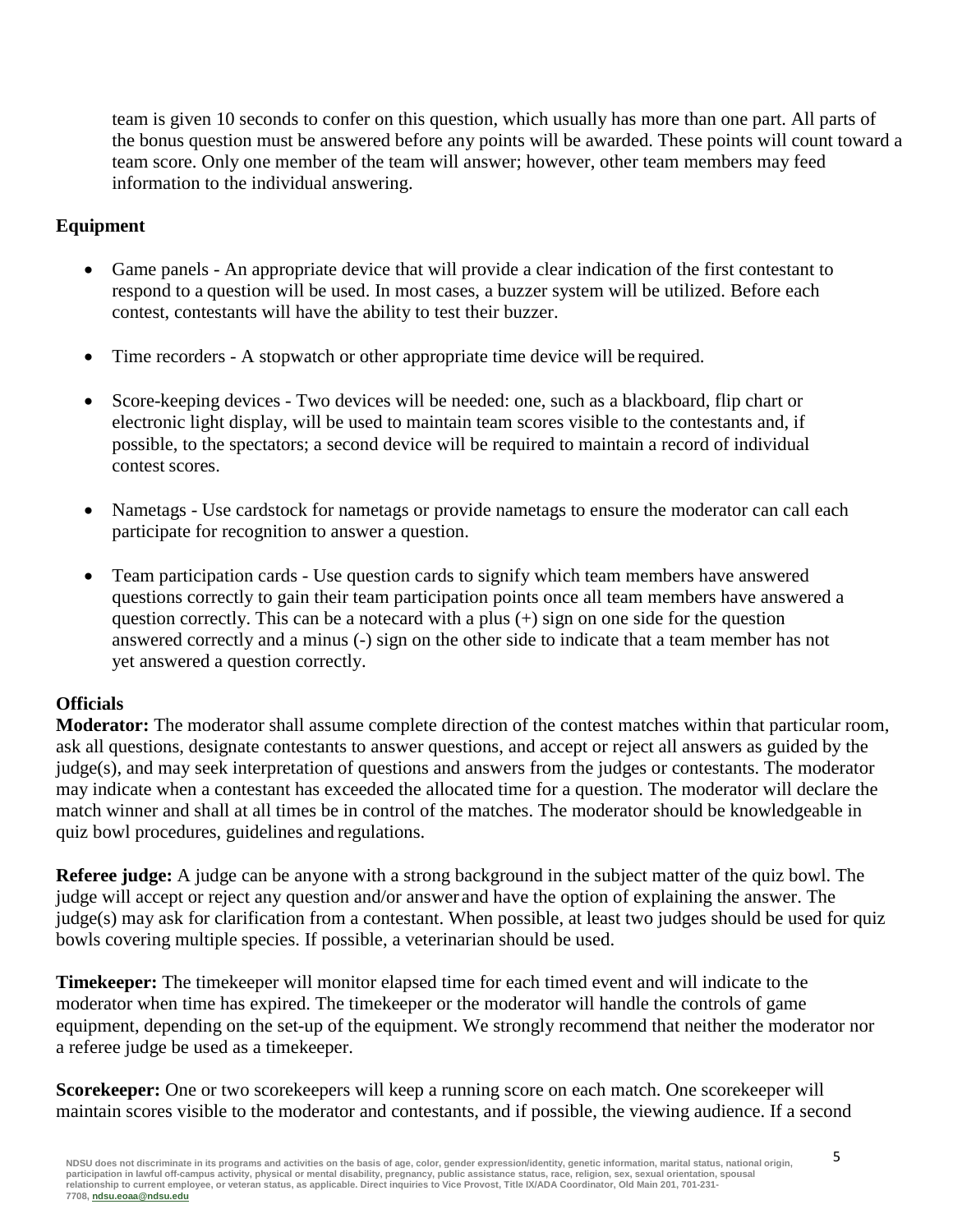scorer is available, that person will maintain a written record of all scoring transactions. We recommend the contest have two scorekeepers.

## **Method of Quiz Bowl Competition**

- 1. The order of teams will be drawn at random. A bye system will be used if an odd number of teams enter. The number of teams participating and the time allowed for the contest will determine the exact procedure followed.
- 2. Whenever time and space permit, a double-elimination procedure will be used. Typically, if five teams or fewer are entered, a double-elimination procedurewill be used.
- 3. Each match will consist of three phases as described below. In all phases, only the first answer given is accepted and will be ruled as correct orincorrect.
- 4. Forty questions per round plus three bonus questions will be utilized in each match.
- 5. If the question is thrown out due to poor reading by the moderator or a decision of the referee judges, it will be replaced by another question so that the total number of questions to be asked remains consistent.
- 6. Either team captain or coach, or the moderator, may call for a **"time out"** for clarification of a rule, to permit replacement of a team member or to allow for unexpected problems. These "time outs" may be called only after a question has been answered and before the start of the next question.

## **Team**

A team will consist of four members, plus the option of one alternate. No more than five members will be on a team. An alternate can be substituted at the conclusion of any phase in a round. No substitutions are allowed within a phase unless the moderator deems that an individual cannot continue in competition. The recommended procedure for quiz bowl team member substitution is as follows:

- 1. Only four contestants shall be seated at the panel at any one time.
- 2. Each team may name an alternate, and the alternate is expected to attend all rounds of competition in which the team participates.
- 3. If an alternate enters play, the person must remain in the contest for the rest ofthat phase.
- 4. Substitution during the contest needs to be approved by the moderator. In the event that a fourmember team enters the competition and one member is unable to continue the competition and the team does not have a designated alternate, the resulting three-member team will be allowed to continue; however, it will forfeit the Phase I questions directed toward the fourth teammember.
- 5. Only one coach will be designated during any given round.
- 6. The coach and alternate of a team shall sit in a designated area near the front of the contest room.
- 7. Coaches are not allowed in holding rooms.
- 8. During any match, only one team member may be replaced at the panel when:
	- a. The moderator deems that one of the seated members of the team cannot continue in the contest
	- b. The captain or coach of a team requests the replacement of a team member
	- c. The team member removed from a match becomes ineligible to return to that particular match
	- d. The team member removed and the replacement member are eligible to participate in further matches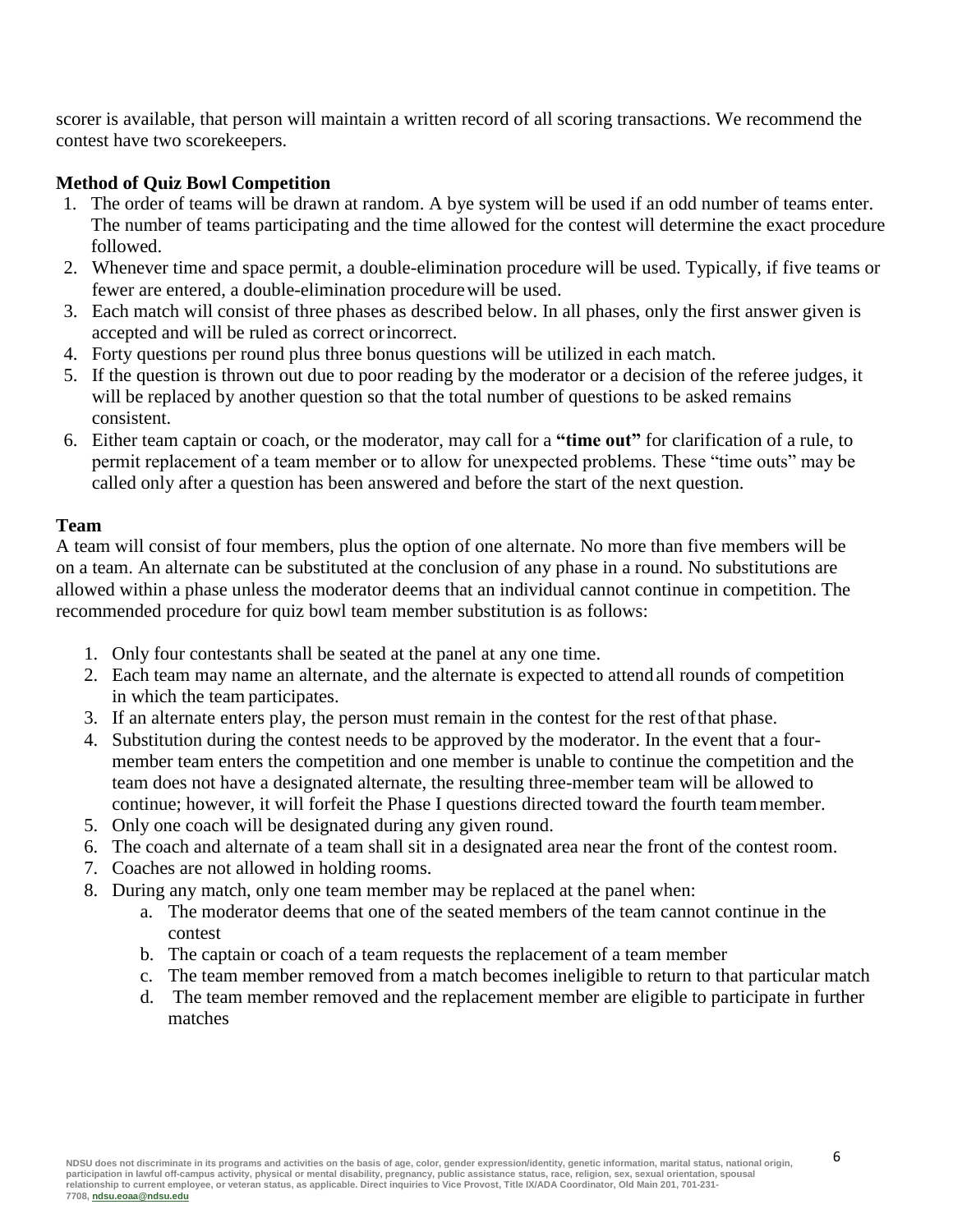# **General Rules**

- 1. Teams will be held in a staging room and notified prior to the quiz bowl contest when and where they should report (no coaches, parents or other adults are allowed in the staging room).
- 2. Appropriate 4-H dress attire required.
- 3. **Team captain:** A team captain is designated and should be seated nearest the moderator, who is positioned between the two teams. Contestants will wear/make nametags. The captain will remain the captain throughout the contest and always will be seated closest to the moderator. Other team members may change their seating order between matches.
- 4. **Viewing:** Contestants cannot view matches until their team has been eliminated from competition. After their team has been eliminated, contestants may view matches but must remain quiet throughout the event. **No cellphones or electronic devices are allowed in the contest room or holding rooms**. **Cellphones in a holding room are grounds for disqualification**. Other specific rules about public and participant viewing will be announced at orientation, just prior to the quiz bowl competition.
- 5. **Contest equipment:** Each contestant will be given the opportunity to test the proper functioning of game equipment prior to the first match.
- 6. **Timeouts:** Team members, coaches, moderators, judges, scorers or quiz bowl committee members may call for a timeout for clarification of rules, scoring, question and/or answer or to allow for unexpected problems. Timeouts may be called only after a question has been answered and before the start of the next question.
- 7. **Protests:** When a protest is raised, the moderator will call timeout. The moderator and judge(s) will consider the protest. In all cases, the decision ofthe moderator and judge(s) is final.
	- a. Protest protocol: The coach or team member will raise a hand to be recognized by the moderator or judge. Once recognized by the contest judge or moderator, the member may give appropriate contest material to validate the protest. At no time should a coach or team member approach the moderator, judges table or scoring table. If this occurs, the coach or team member will be dismissed immediately.
	- b. Only one member of a team or the coach of a team may make a protest of a question or an answer, and then **only at the time a particular question is read or the answer given**. **Once the moderator has begun the next question, the protest is not valid.**
	- c. **The protesting team and coach will be given three minutes to support their protest.**
	- d. If a protest is sustained, the moderator will take one of the following actions as deemed appropriate:
		- i. If a question is protested before an answer is given and the protest sustained, the moderator will discard the question, with no loss or gain of points for either team.
		- ii. If an answer (either correct or incorrect) is protested, at least one of the judges and the moderator, or two judges, will determine the validity of the protest. Points will be added or subtracted as appropriate.
		- iii. If a question is protested after an answer (correct or incorrect) is given, at least one judge and the moderator, or two judges, will determine the validity of the protest question. The question may be discarded at no loss of points or the question may be allowed with the appropriate gain or loss of points as in the situation above.
		- iv. If the judge or moderator overrules a protest, the **team will lose one point.**
		- v. The abuse of protest provisions may result in one or more of the following: Dismissal of the team coach from the contest area; dismissal or replacement of the team member; dismissal of the entire team with forfeiture of any points or ranking.
		- vi. Spectators, parents and visitors may not protest any question, answer or procedure during the course of play. They may, however, submit in writing to the contest officials any suggestions, complaints or protests at the conclusion of the contest.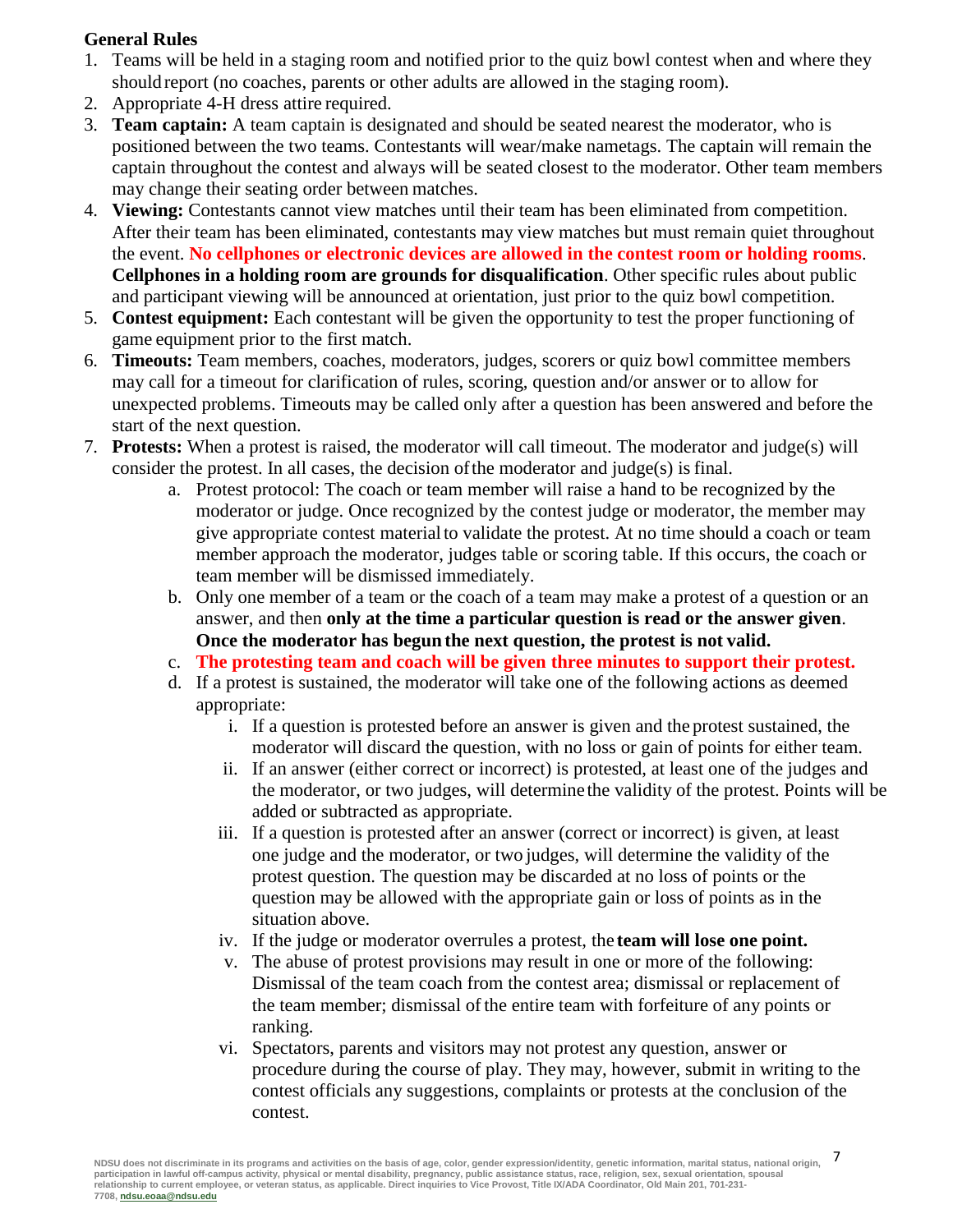- 8. No source of information is infallible. At times, answers may be given to questions that are in agreement with recommended sources but, infact, are erroneous. Every effort shall be made to eliminate these questions, but in the event of such occurrences, the judges and moderator may challenge the answer to the question, and if they reach a unanimous agreement, they may elect to accept only the correct answer or to discard the question with no loss or gain of points to either team.
- 9. Team coaches may bring resource materials into the contest room. In the event of a protest, a team member or the coach of the team will have two minutes to use these reference materials to clarify the protest.
- 10. **Ties:** If both teams are tied at the end of a match, the moderator will read *additional toss-up questions* until the tie is broken in a sudden-death round. Sudden death will follow normal game play and rules for a toss-up round.
- 11. **Aids and materials:** Teams may not use any prepared aids or other resource materials during a match. This includes pens, pencils, notepaper, scratch paper and calculators.
- 12. **Final score:** Once the moderator has declared a winner based on the total team point accumulation, no protests will be allowed.
- **13. If the answer to any question, whether read to completion or not, is incorrect, that same question will be turned over to the other team. If the question was read to completion, it will not be read again. If not read to completion, the moderator will reread the question for the other team. If answered correctly, the appropriate points will be awarded. If answered incorrectly, no penalty points will be imposed.**
- 14. In the event of an incorrect answer, the moderator will read thecorrect answer (the correct answer will **not** be read at nationals).
- 15. Questions will not be re-read.
- 16. No coaches will be allowed in the holding room at any time.
- 17. **Premature buzzing:** When the buzzer is pushed before the question is completely read, the moderator will stop reading and that person must answer the question after being acknowledged. If the answer is incorrect or incomplete, 1 point will be deducted from the team score. The judge(s) will not ask for clarification of answers in these instances. Answers must be complete and correct. In the event that a multiple choice question must be answered before all the possible answers have been read, the contestant's answer must match the moderator's correct answer exactly, either by letter choice or by the corresponding wording of the correct letter.
- 18. **Both teams buzz at the same time:** If the equipment allows a member of each team to buzz in at the same time or locks out all team members because they hit the button at the same time, and the moderator cannot determine which team member buzzed first, the question will be discarded and a new one will be selected by the judges.
- 19. The score of both teams will be announced at the conclusion of each phase.
- 20. The judge(s) may ask for clarification of answers.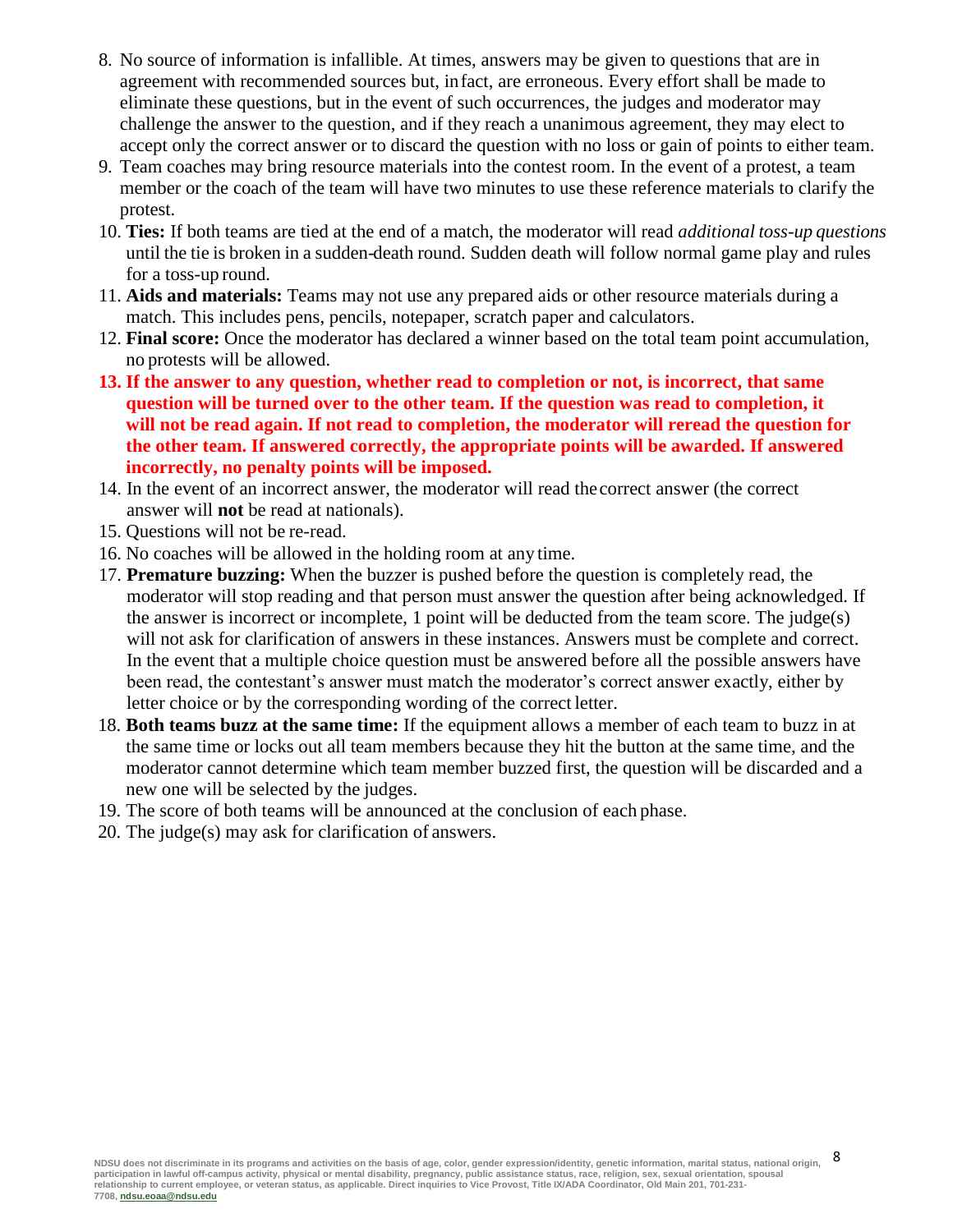## **Procedure of Play**

#### 1. **Phase One: One-on-One Phase**

- A. Phase one will consist of 12 questions.
- B. The moderator will have each team member check the buzzer.
- C. The moderator shall indicate prior to the reading of each question which two contestants are eligible to respond.
- D. Only one member of each team will be eligible to respond to a question. This eligibility will rotate with each question, beginning with the No. 1 player on each team, and passing to the No. 2, 3 and 4 contestants of each team, respectively, until all of the one-on-one questions have been asked. The number of questions asked during the first part of the game should be evenly divisible by four to ensure each team member as the opportunity to respond to the same number of questions.
- E. The contestant activating the buzzer shall have **five seconds**, **after having been recognized by the moderator**, to begin the answer to the question. If the buzzer is activated during the reading of any question, the moderator immediately will cease reading the question.
	- i. The repeating of the question by the contestant shall not be considered the initiation of the answer.
- F. Correct answers are worth **2 points** (individual and team). Incorrect or incomplete answers or failing to begin to answer within five seconds of being acknowledged by themoderator will result in a **1-point deduction** (individual and team).
	- i. If any contestant other than the two designated contestants responds, that individual **and** the team will lose 2 points.
		- a. In an effort to encourage younger youth to participate, juniors will not lose a point for incorrect answers.
	- ii. If any contestant responds **more than twice** to **questions directed to another contestant**, that person shall be replaced on the panel by the alternate if available. If no alternate is available, the remainder of the match will be played with less than the full team, and all questions normally addressed to the eliminated contestant will be addressed only to the opposing contestant.
	- iii. Point value response to one-on-one
		- a. Correct response  $= 2$  points (individual and team)
		- b. Incorrect response  $=$  loss of 1 point (individual and team)
			- Excluding juniors
		- c. If both contestants to whom a question is addressed fail to signal to attempt an answer in the five-second allowable time, neither contestant nor team shall lose or gain any points. The answer will be given and the next question read.
- G. No teammate assistance may be offered or received in this phase.
- H. If all team members answer a question correctly, team participation points will be awarded (2). Once all four members receive a bonus, point accumulation can begin again.
- I. No bonus questions are asked during this phase.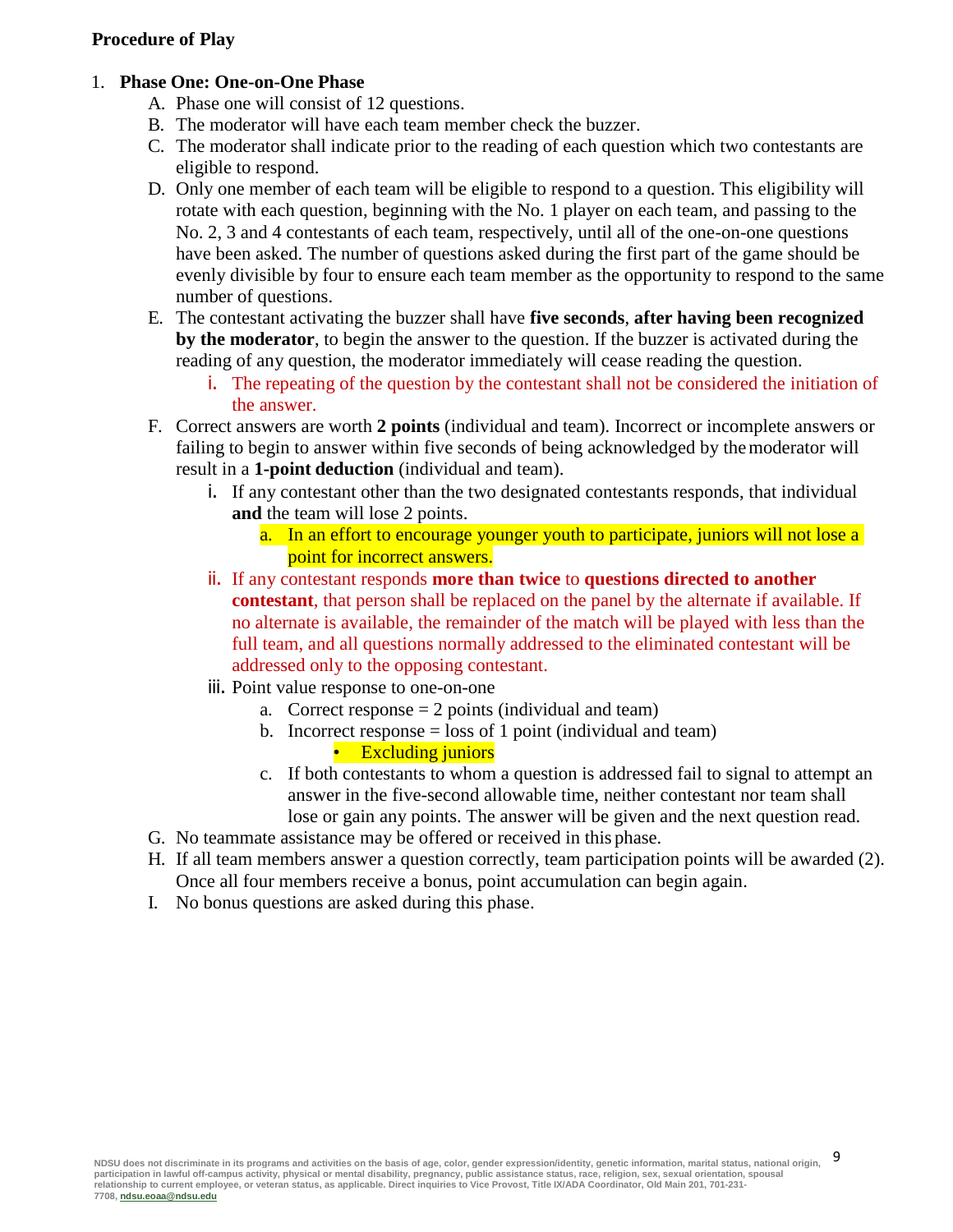### 2. **Phase Two: Toss-up/Bonus Phase**

- A. Phase two will consist of 12 questions, with two possible bonus questions attached to the fourth and eighth questions.
- B. Either team may respond to a question.
- C. The moderator shall indicate clearly the start of the toss-up questions.
- D. The contestant activating the buzzer shall have **five seconds**, **after having been recognized by the moderator**, to begin the answer to the question. If the buzzer is activated during the reading of any question, the moderator immediately will cease reading the question.
- E. Toss-up Questions
	- i. Any team member from either team may buzz in to answer a toss-up question.
	- ii. Correct answers are worth 1 point (individual and team). Incorrect or incomplete answers or failing to begin to answer within five seconds of being acknowledged by themoderator will result in a 1-point deduction (individual and team).
		- a. In an effort to encourage younger youth to participate, juniors will not lose a point for incorrect answers.
	- iii. If no contestant signals to attempt an answer in the five-second allowed time, neither contestant nor team shall lose or gain any points. The answer will be given and the next question read.
	- iv. If the answer to any question, whether read to completion or not, is incorrect, that same question will be turned over to the other team. If the question was read to completion, it will not be read again. If not read to completion, the moderator will reread the question for the other team. If answered correctly, the appropriate points will be awarded. If answered incorrectly, no penalty points will be imposed.

# **F. Bonus Questions**

- i. The moderator shall indicate clearly that a bonus question is attached to a toss-up question.
- ii. If a team correctly answers a toss-up question that has a bonus attached, the team will have an opportunity to answer a bonus question.
	- a. If a bonus questions was attached to an **unanswered** toss-up question, the **bonus** question **will** carry forward to the next question.
	- b. If the bonus question is attached to an **incorrectly** answered toss-up question that was unanswered following the activation of the buzzer, that bonus question **is transferred** to the next question.
- iii. The team may discuss bonus questions prior to answering.
	- a. The team will get a 10-second discussion period. At the end of the 10-second period signaled by the timer, the team **captain or designee** has a **five-second period** to begin the answer. Answers must be started within 10 seconds after the question is read (starting an answer after the 10-second buzzer goes off is not acceptable).
- iv. All parts of bonus questions must be answered correctly, with no partial points permitted, regardless of the number of parts of the question are answered correctly.
- v. No part of the bonus question will be repeated, nor will any additional information be given to the contestants relative to the question.
- vi. Correct bonus questions will receive **3 points**. This does not count toward team participation bonus points. If the response is incorrect, no points are lost. If the question is not answered, no points are lost.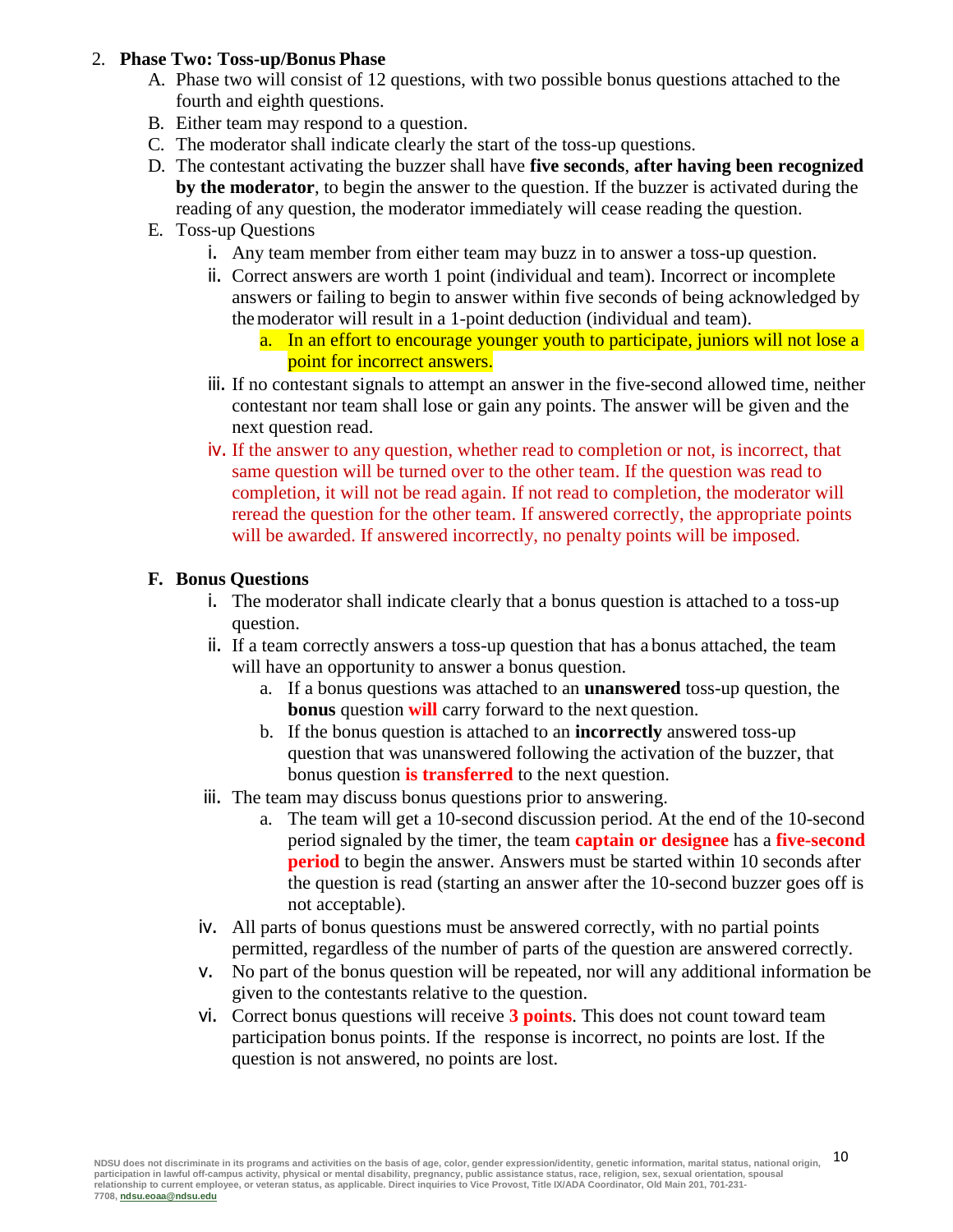# 3. **Team Participation Bonus Points**

To encourage full team participation, bonus points will be awarded in **each match** to the teams who have each team member correctly respond to a question other than bonus questions. This bonus shall be worth 2 points to either team who qualifies. Team participation bonus points will not be awarded in Phase Two or the sudden-death round tie breaker. After having earned this team bonus once within a phase, both teams are eligible to earn additional bonus points by repeating the process specified for team bonus awards.

- A. To obtain these bonus points, each member of the team **seated at the time** must have correctly answered a question. If a team member, already having answered a question correctly, is replaced by an alternate and that team has not yet earned the bonus points, the alternate also must answer a question correctly before the bonus points may be awarded.
- B. No team will be credited toward a team bonus with a member's second correct response until the first team bonus has been awarded. Each time team bonus points are awarded, the teammay again begin accumulating credits for team bonus points.

# 4. **Completing the Contest**

- A. Following the final question, the team with the highest number of points shall be declared the winner of that match.
- B. In the event of a tie after the designated number of questions, five additional toss-up questions will be asked. Bonus questions will not be asked in the overtime period. If a tie still remains after the overtime, additional questions will be asked and the first team to win a point (or because of a loss of a point by the other team, giving the first team a 1-point advantage) will be declared the winner. Tie breaker points do **not** get added to individual, team or team bonus scores. They are used to break match ties only.
- C. Once the moderator has declared a winner based on the scores, no protest shall be allowed.
- D. No protest of any questions or answers will be allowed following the declaration of the winner.

## **Junior Teams With Three Team Members**

- Only junior teams will be allowed to compete with three team members. Three member teams in the senior division cannot compete at the national level and therefore will not be allowed to compete at the state level.
- If the **team captain** serves as the **fourth chair** in addition to the **first chair**, that opportunity to ask that fourth question during the one-on-one phase will give the three member team the option to obtain **bonus points**. If the team caption does NOT serve as the fourth chair, then NO bonus points can be applied.
- Teams have the option to designate someone other than the team captain from their three member team to serve as the missing fourth chair team member to answer one-on-one phase questions. This MUST be done before the contest starts. Team must notify the scorekeeper before match begins. If no team member is designated as the fourth chair before the match begins, no bonus points can be applied.
- If a team can offer the opportunity for the fourth member of the team to come from another county, this should be a first priority to allow all youth the opportunity to engage with and compete in a team atmosphere.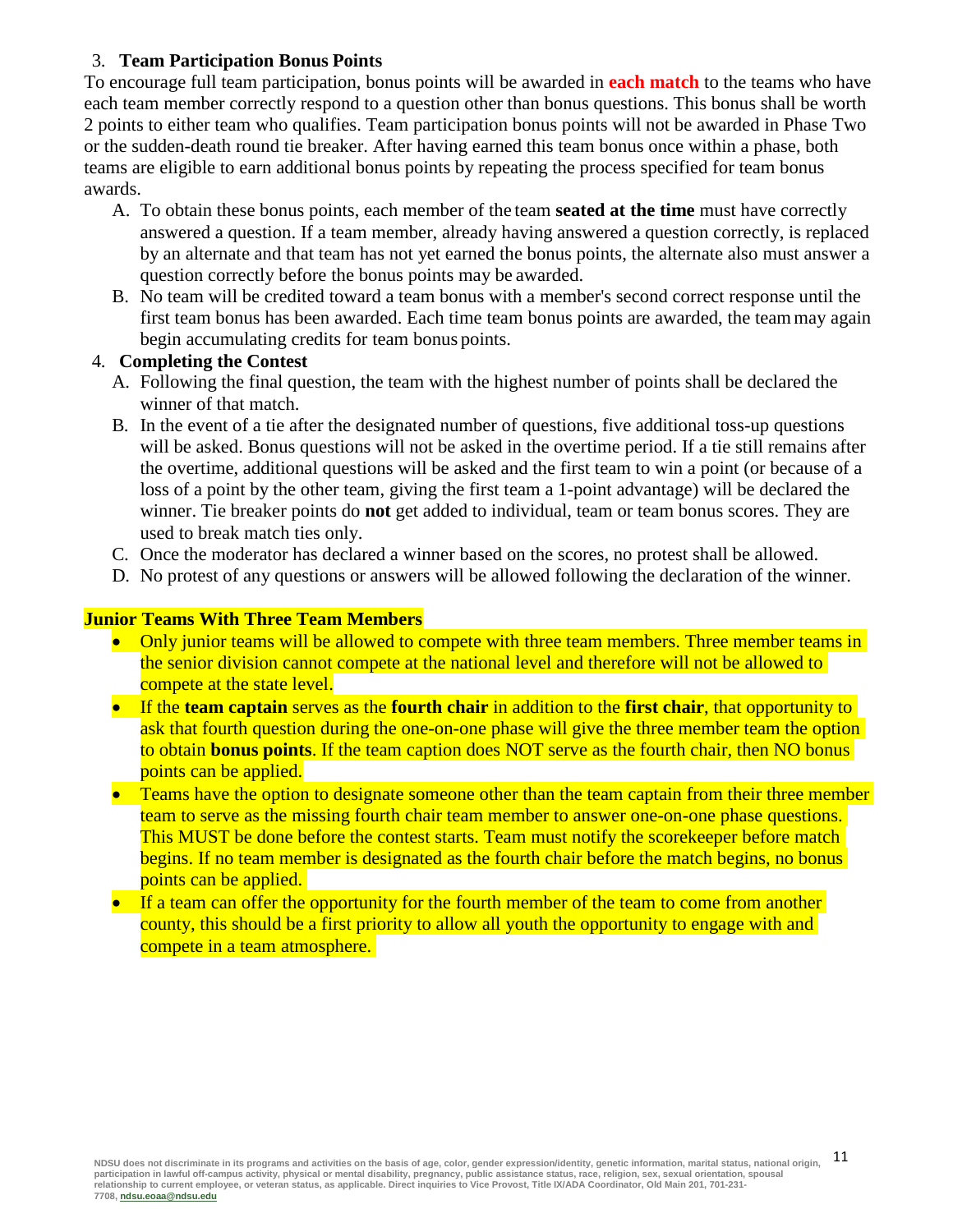# **Equipment Failure**

- 1. Contestants will be responsible for assuring themselves that all equipment is operating correctly at the start of the match.
- 2. If the device being used ceases to function during a match or is believed to be malfunctioning, a "time out" may be called by any contestant, the moderator or either coach.
- 3. If after checking, an equipment malfunction is determined to have occurred, the faulty part(s) will be replaced and play resumed.
- 4. Scores accumulated up to the point of the "time out" shall stand and all further points awarded during the remainder of the match added to or subtracted from this total.
	- a. If both referee judges or one referee judge and the moderator deem this is advisable, points awarded for the two questions asked immediately prior to the determination of equipment failure may be recalled and two additional questions used.
- 5. Under no conditions shall a match in which equipmentfailure occurred be replayed.

#### **Recorders, Cameras, Cellphones and Beepers**

- 1. Tape recorders may not be used at any time during a match. This is grounds for disqualification.
- 2. No recording devices such as video cameras, movie cameras or any other type of camera may be used during the competition. This is grounds for disqualification.
- 3. Photographs will be permitted only before or after a match and then only in such a manner as notto be disruptive of the contest.
- 4. Please **turn off** cellphones and beepers when in the contest room.
- 5. Transcribing contest questions by any means is prohibited. No handwriting, typing, recording or computer use is allowed in the contest rooms. Affiliated teams will be eliminated from the competition for violation of this rule.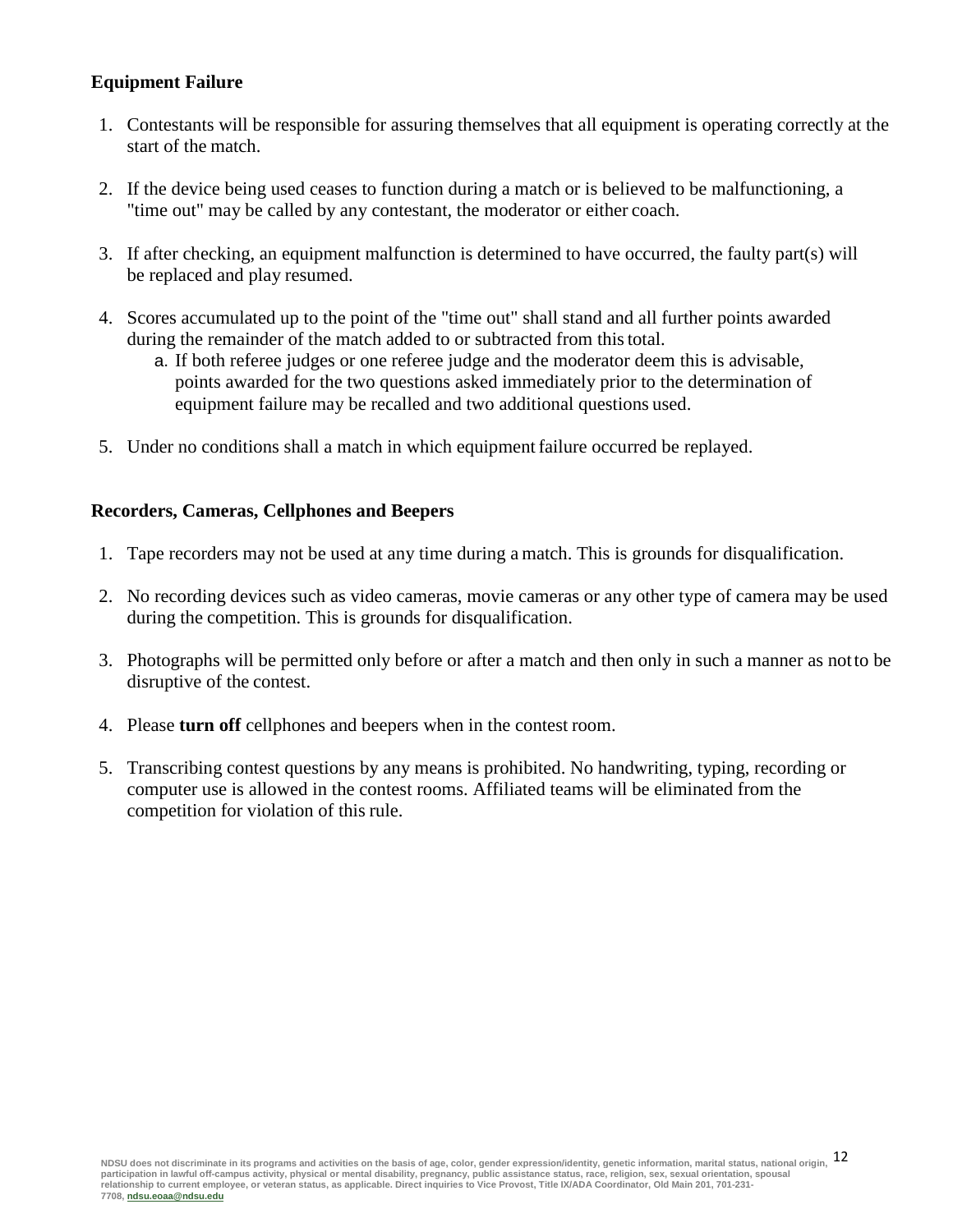# **Scoring**

| <b>Phase 1: One-On-One Phase</b>                                                                                                                                   |                                |  |
|--------------------------------------------------------------------------------------------------------------------------------------------------------------------|--------------------------------|--|
| A. Correct                                                                                                                                                         | $+2$ pts (individual and team) |  |
| B. Incorrect <b>**seniors only**</b>                                                                                                                               | -1 pt (individual and team)    |  |
| C. Contestant other than the designated contestant responds                                                                                                        | -2 pts (individual and team)   |  |
| D. Team participation bonus<br>*A three member junior team MUST designate a fourth chair prior to the<br>start of a match to receive bonus points **juniors only** | $+2$ pts                       |  |
| Every time each seated member of the team correctly answers one question, the team gets $+2$ bonus points.                                                         |                                |  |

| <b>Phase 2: Toss-up</b>              |                               |
|--------------------------------------|-------------------------------|
| A. Correct                           | $+1$ pt (individual and team) |
| B. Incorrect <b>**seniors only**</b> | -1 pt (individual and team)   |
| C. Bonus question correct            | $+3$ team                     |
| D. Bonus question incorrect          | No points lost                |

| <b>Miscellaneous</b>                                                          |                                         |  |
|-------------------------------------------------------------------------------|-----------------------------------------|--|
| A. Failing to answer after signaling intent to answer <b>**seniors only**</b> | $-1$ pt                                 |  |
| B. Answering a question before being acknowledged by moderator                | $-1$ pt                                 |  |
| <b>Protesting</b>                                                             |                                         |  |
| A. Not upheld                                                                 | $-1$ pt                                 |  |
| B. Upheld                                                                     | No deduction                            |  |
| C. Abused                                                                     | Dismissal of<br>team/loss of all points |  |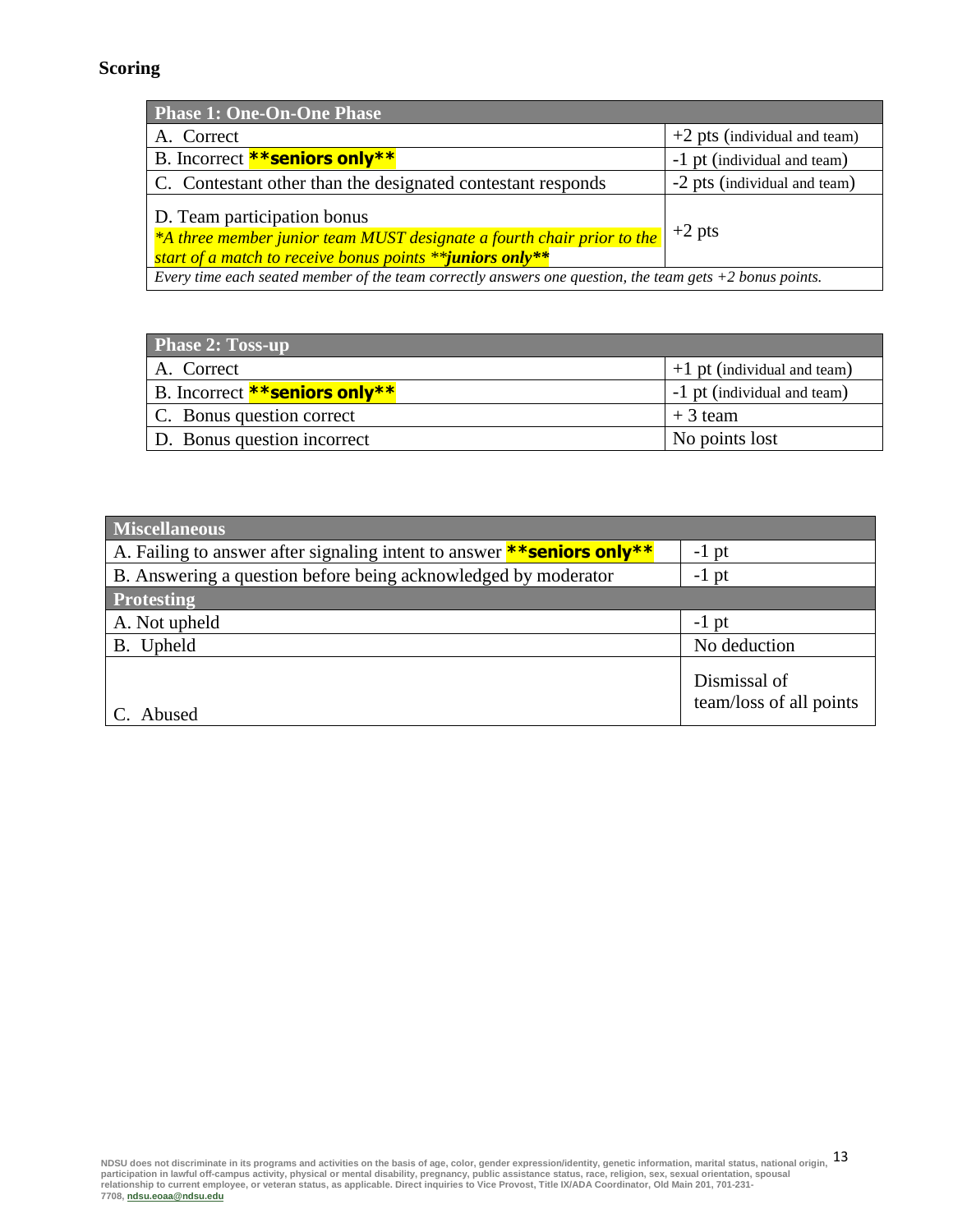## **Awards**

## 1. **Team Awards**

- a. Team awards will be based on a predetermined procedure of play.
	- i. The exact procedure is determined by the number of teams participating and the time allocated for the contest. Generally, the top three teams will be recognized.
	- ii. Single elimination: A loss in the first round eliminates the team from the championship match, but the team still may earn third place. A loss after the first round eliminates the team except in semi-finals.
	- iii. Every team will have an opportunity to participate in two matches (subject to change, pending number of teams).
- b. The rank of teams will be determined on the basis of their position within the bracket.
	- i. If two losses occur, the teams eliminated in the same round will be placed on the basis of the higher score in the eliminating round.
	- ii. Ties for team awards will be broken on the basis of: first high average score for the entire contest; second, highest match score; third, total score of the two matches.
	- iii. Contest hosts reserve the right for teams eliminated in the same round prior to semi-finals to not be placed.

## 2. **Individual Awards**

- a. Scores will be kept for each individual contestant, with the high five individual contestantsto receive recognition.
- b. Contestants must participate in two or more matches to be considered for individual awards.
	- i. The three high match scores for each individual will be used in cases where individuals participate in more than three matches.
	- ii. Ties for individual awards will be broken on: 1) high average score for the entire contest; 2) high individual match score; 3) total number of points earned in the contest.